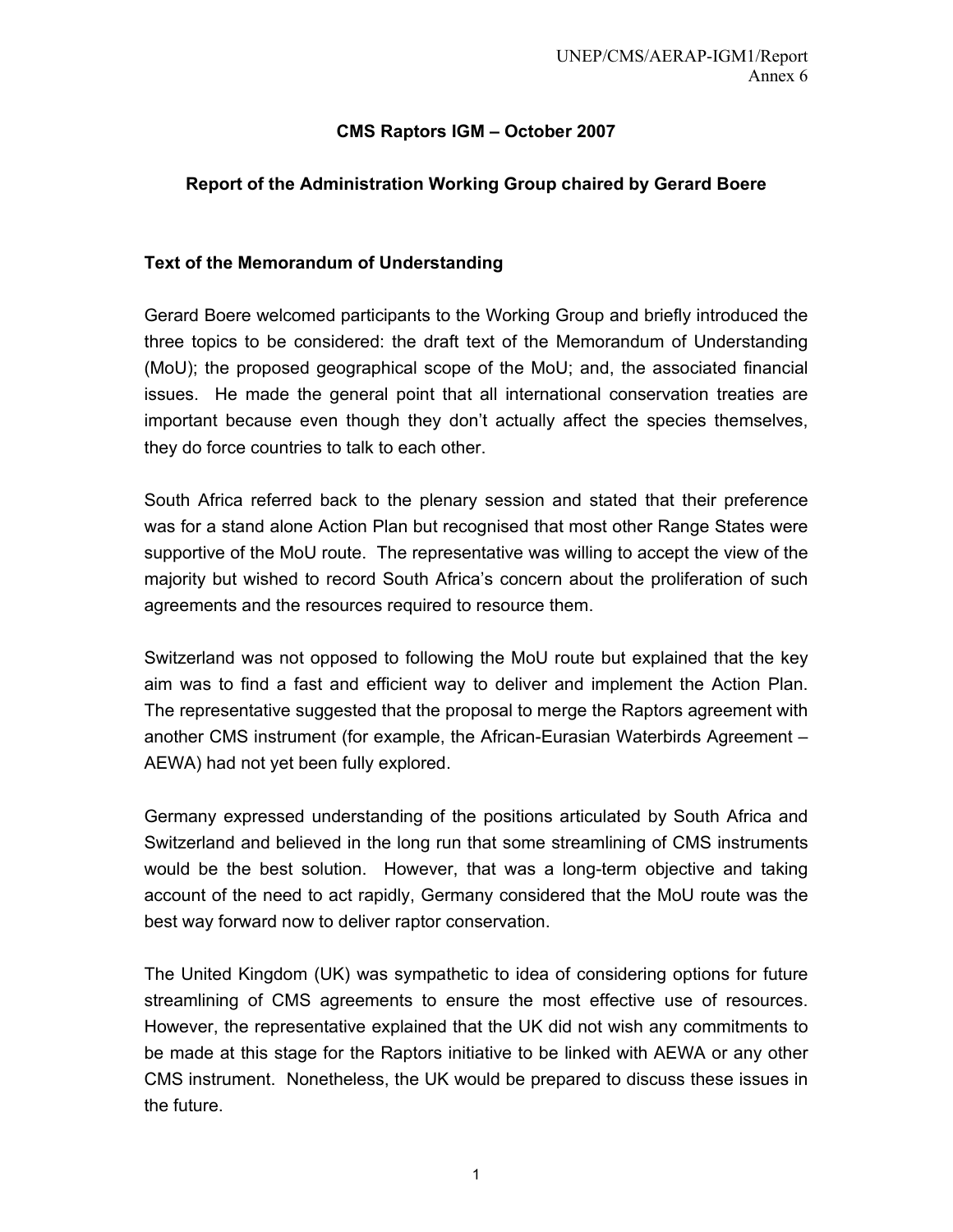The Chairman confirmed that discussions about the possibility of streamlining various CMS instruments were beyond the scope of the Working Group. He explained that the views of the delegations would be noted in the report but that the Working Group should concentrate its attentions on considering the three issues he'd set out at the beginning, as tasked by the plenary session.

The CMS Secretariat stated than a MoU is a flexible form of agreement within the Convention. It differs from a formal Agreement in that there are no obligatory annual financial contributions required from the parties. A MoU is an instrument of cooperation between states (including non-party states) and can actively facilitate the effective delivery of an Action Plan.

The UK pointed out that an Agreement is a term used for a legally binding agreement between states. Outside of CMS a MoU is not generally considered to be legally binding. However, the key point is the language used in the document. Agreements tend to be expressed using the terms 'agree' and 'shall' whereas the word 'decide' is more appropriate for use in MoUs, which are both morally and politically binding.

France proposed that the future working languages for the MoU should be English and French. This proposal was agreed unanimously by the Working Group.

India requested more information about existing MoUs established under CMS. The Secretariat responded by briefly highlighting the MoUs relating to elephants, small cetaceans, South American grassland birds, flamingos, species of marine turtles, dugongs, the Monk Seal, Saiga Antelope, Siberian Crane, Great Bustard and Aquatic Warbler.

The Chairman noted the need to learn from existing MoUs. He then carefully led the Working Group through the draft document, paragraph by paragraph, collecting, considering and agreeing various amendments to the format and text. A final revised version was agreed unanimously by the Working Group and was later circulated to all delegates for discussions and acceptance in Plenary

## **Geographical scope**

The Chairman introduced the session and referred participants to paper IGM1.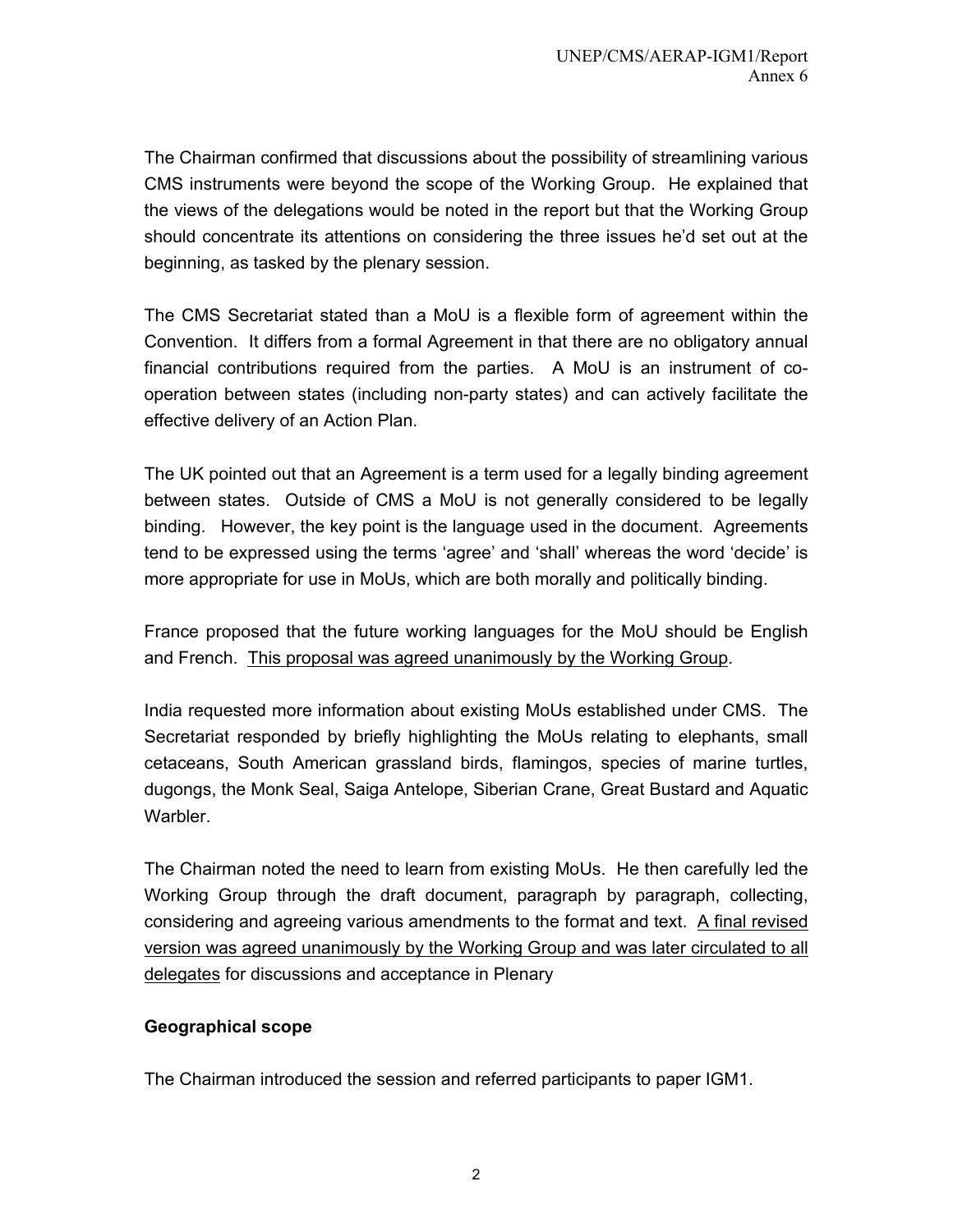Germany noted that the Cape Verde Islands were included but questioned why the Seychelles and Comores Islands were not.

NatureBureau (authors of the report) explained that the proposed boundaries had been developed for practical reasons with the aim of delivering significant raptor conservation benefits.

BirdLife International suggested that it might be wise to check the actual distribution of migratory raptors before inviting other states to be involved to avoid creating unnecessary difficulties.

Germany and India both proposed that all the range states within the geographic boundary should be invited and that they could then decide for themselves whether or not they wished to be involved. This proposal was agreed unanimously by the Working Group.

A short discussion followed concerning the specific references and/or the names given to certain states or disputed territories. The Chairman concluded that these geo-political issues were not for the Working Group to resolve and suggested that the CMS Secretariat be asked to resolve this. This proposal was agreed unanimously by the Working Group.

## **Financial issues**

The Chairman introduced the issue and referred to two documents: IGM1/6/Rev1 and IGM1/6/Add. These papers presented funding estimates for operating a MoU and Action Plan by means of full United Nations (UN) staffing and non-UN staffing, with examples for both developed and developing countries. In addition, BirdLife International had calculated estimated costs for the same options involving them as a partner organisation. With only an hour of discussion time left, the Chairman recognised that it was unlikely that the Working Group could resolve all the outstanding issues.

The Chairman anticipated that perhaps only 70-75% of funds would be secured in the first triennium. He also pointed out that approximately 5% of the programme costs would be required to hire office space but if the Coordinating Unit was to be hosted in Bonn it would free of charge because the German government generously funds accommodation for CMS.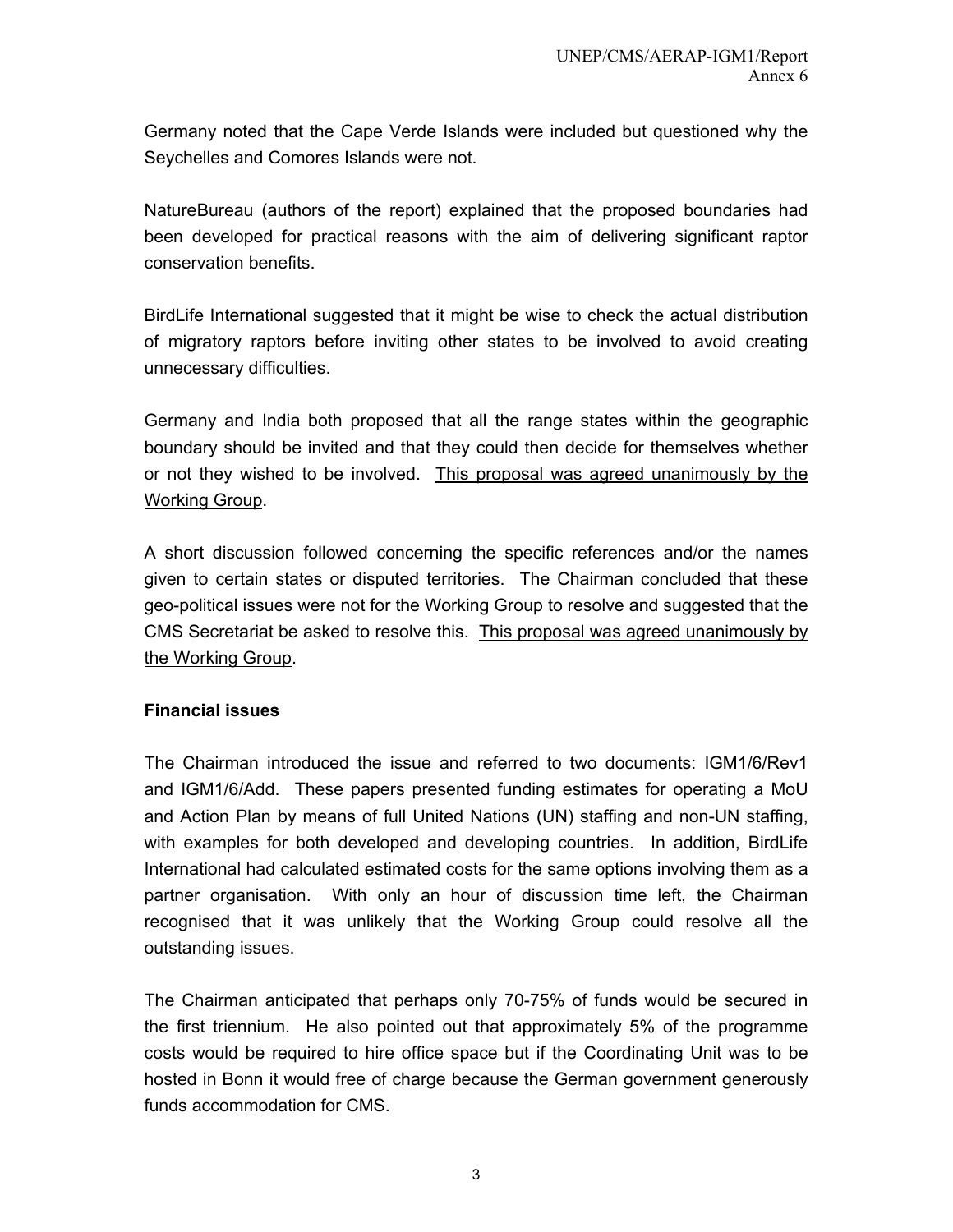The CMS Secretariat confirmed that the estimates had been carefully considered and were realistic but that it was not possible to provide absolute certainty as the figures were predictions. Clearly there were potential savings to be made depending upon the location and staffing of the MoU Coordinating Unit. The level of CMS oversight could also be varied depending on the capacity provided by the Coordinating Unit.

BirdLife International stated that the Addendum paper should not be seen as a formal bid from its organisation, rather a guide of what might be required if the partner organisation route was selected. Estimations were based on BirdLife's experience of employing staff in Africa, Eastern Europe and Brussels. The Birdlife representative noted that non-Government organisations are often able to attract young and enthusiastic staff who are prepared to work for lower salaries, but that they do tend to move onwards and often upwards more quickly.

The UK thanked both the CMS Secretariat and BirdLife International for producing the financial papers. The representative stated that there were too many issues to be addressed by the Working Group in the time available but, subject to the views of the other delegations, an Inter-sessional Working Group could be established to consider the issues in more detail.

Germany suggested that it might be best to exclude the stand-alone options for the Coordination Unit to ensure that there could be staff available at all times (not continually being drawn away at meetings).

Switzerland considered that no real funding decisions could be made by the Working Group and requested more information be provided about the options which could be further considered by delegations when they returned home.

The Netherlands asked if an inter-Governmental body could be staffed by non-UN employees and pointed out that there was no information in the papers about how and from where the necessary funds would be acquired.

The CMS Secretariat stated that if a country provided a Coordination Unit (with oversight from the Secretariat) then those staff would attract salaries at the appropriate national level (not the UN rate). It was pointed out that the estimated costs should be seen as maxima because there may be several ways of reducing